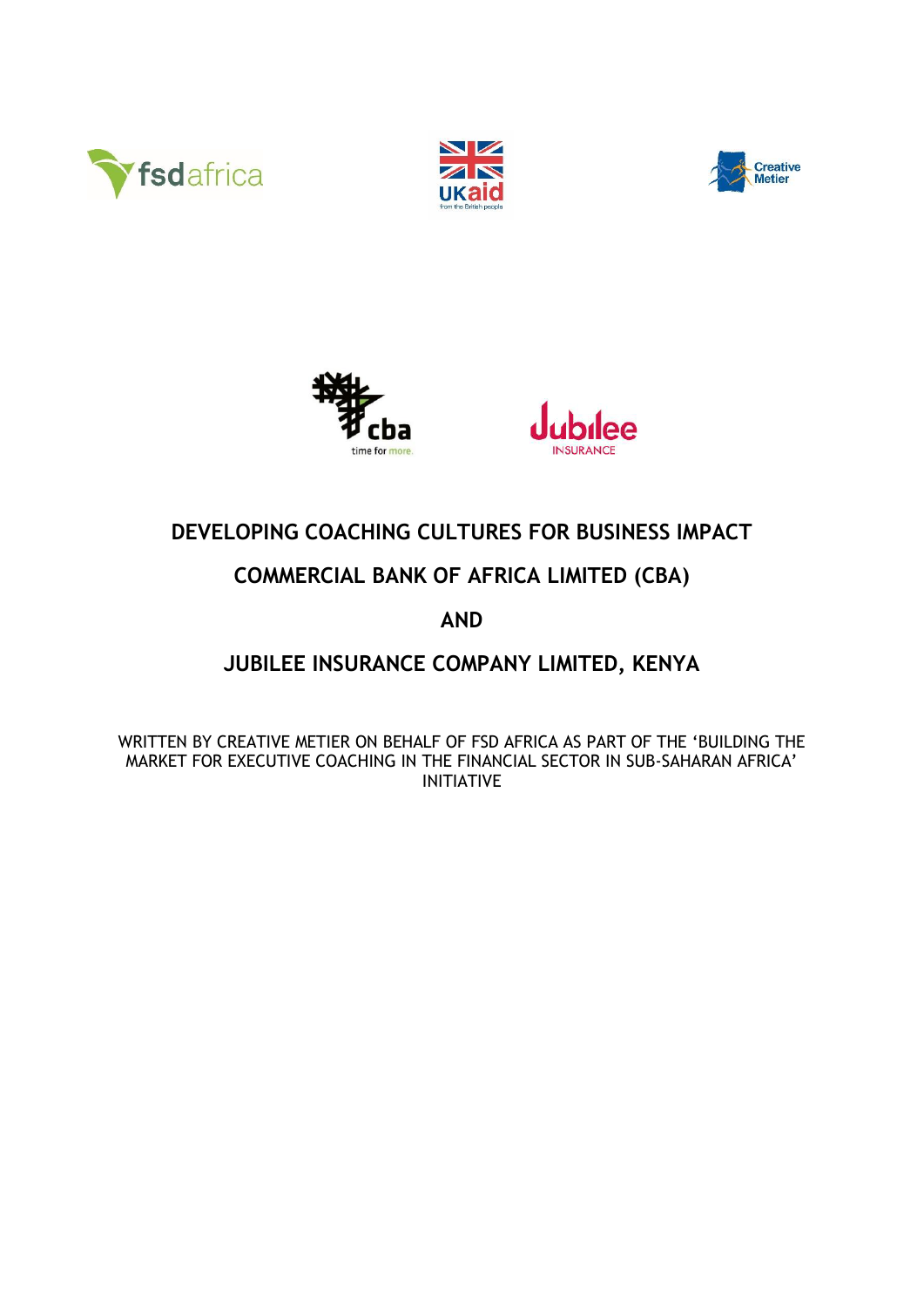



### **TABLE OF CONTENTS**

| 1.0  |                                                                                  |  |
|------|----------------------------------------------------------------------------------|--|
| 2.0  |                                                                                  |  |
| 3.0  |                                                                                  |  |
| 4.0  | THE SOLUTION: Coaching, Career and Leadership Development, Engagement Training 6 |  |
| 4.1  |                                                                                  |  |
| 4.2  |                                                                                  |  |
| 5.0  |                                                                                  |  |
| 5.1  |                                                                                  |  |
| 5.2  |                                                                                  |  |
| 5.3  |                                                                                  |  |
| 5.4  |                                                                                  |  |
| 6.0  |                                                                                  |  |
| 7.0  |                                                                                  |  |
| 8.0  |                                                                                  |  |
| 9.0  | THE SOLUTION: THE THREE-PHASED LEADERSHIP DEVELOPMENT PROGRAMME 13               |  |
| 10.0 |                                                                                  |  |
| 10.1 |                                                                                  |  |
| 10.2 |                                                                                  |  |
| 10.3 |                                                                                  |  |
| 10.4 |                                                                                  |  |
| 11.0 |                                                                                  |  |
| 12.0 |                                                                                  |  |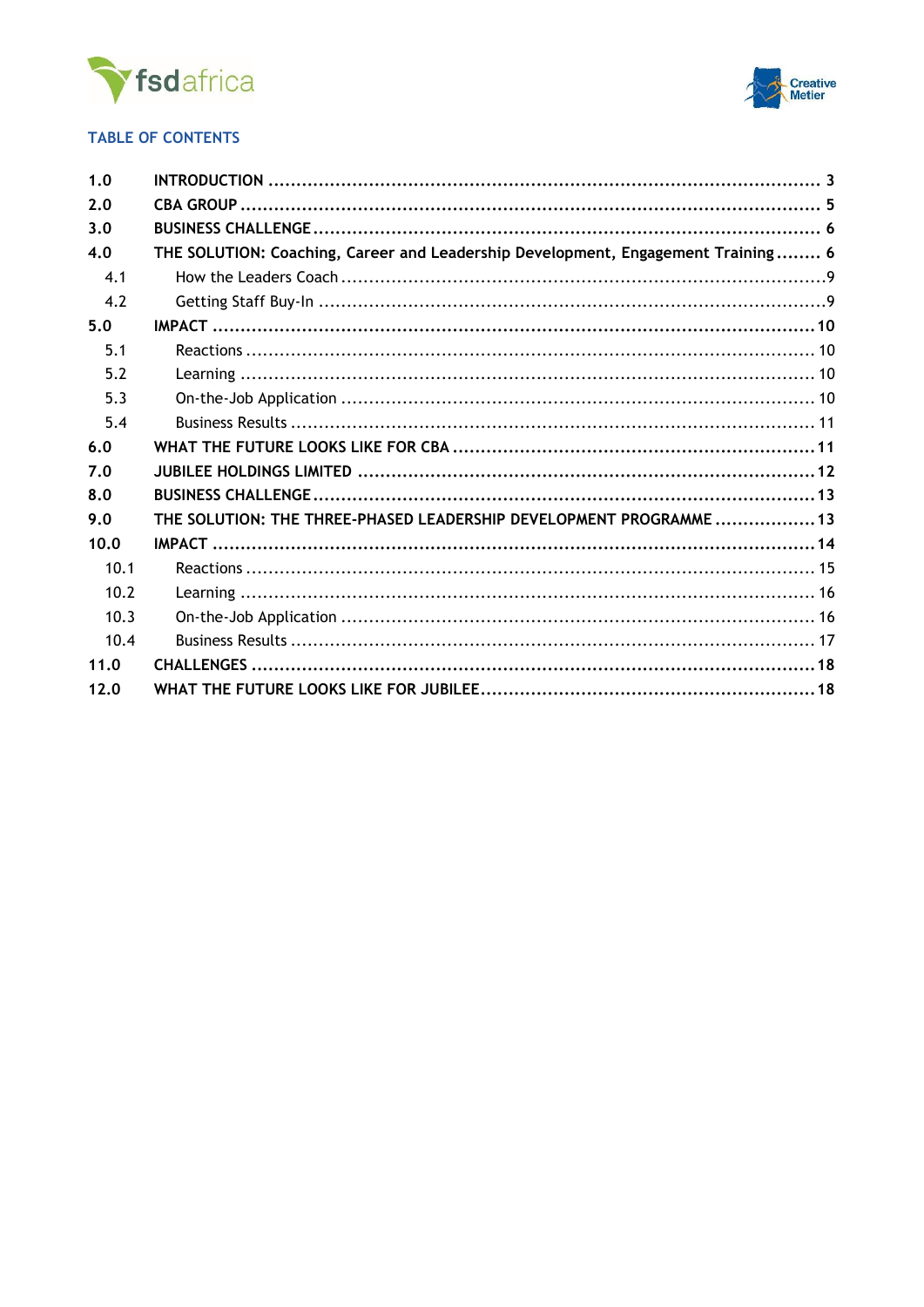



### <span id="page-2-0"></span>**1.0 INTRODUCTION**

According to a late 2015 Bloomberg<sup>1</sup> report, sub-Saharan Africa (SSA) has been the world's fastest growing region in the world over the last ten years, registering a gross domestic product (GDP) of 51%. The financial industry in South Africa, Nigeria, Kenya, Botswana, Zambia, Ghana and Malawi has seen particularly strong growth, outperforming other emerging markets by 11%.

Despite this growth in the financial sector, as of 2014 only 34% of adults aged 15+ in sub-Saharan Africa (SSA) held an account at a formal financial institution**<sup>2</sup>** . Improving access to financial services will be fundamental to realising Africa's economic potential. Leaders of financial institutions (FIs) must be equipped to make appropriate strategic decisions and resolve complex business challenges in response to their changing external, demographic and technological environments.

Financial Sector Deepening Africa (FSDA) and Creative Metier have been working since 2013 on a project aimed at enhancing the internal capacity of sub-Saharan financial institutions to support financial inclusion and financial sector development more broadly. The need to build purposeful leadership at the middle and senior management level has been identified as a constraint to the capacity of SSA FIs.

Leaders in FIs are under constant pressure and scrutiny to ensure the sustainability and profitability of their institutions. At the same time, their experience, like many senior leaders, is a lonely one with significant business challenges to address in a context where they are expected to have all the answers. Most leaders need a **sounding board** to think these issues through. Executive coaching provides that sounding board and is fast becoming a critical tool globally to support leaders to achieve impact on business performance. It is expected that a thriving SSA market for executive coaching will make a significant impact.

#### **What is executive coaching?**

Executive coaching is the delivery of structured **one-to-one support,** usually by conversation, by professional Executive Coaches to enable leaders to achieve specific organisational or leadership objectives over a defined period; and it closes the gap between potential and performance and enables the individual to optimise their contribution to the organisation.

#### **FSD Africa's Investment to Stimulate the Executive Coaching Market in Africa, in partnership with Creative Metier**

FSDA and Creative Metier employed a market systems approach to stimulate the growth of the executive coaching market for the financial sector in East Africa and Nigeria, targeting five areas:

- 1. Supply coaches
- 2. Demand purchasers of coaching
- 3. Information
- 4. Enabling structures
- 5. Rules and regulations

#### **Demand**

 $\overline{a}$ 

**Focus:** Raising awareness and demonstrating the business case for executive coaching for senior leaders in FIs

- Promotional events in Kenya, Zambia and Uganda
- A three-day workshop for leaders in the financial sector on how to build a coaching culture within their institutions (representatives from Kenya, Uganda and Tanzania)
- Five months of executive coaching from professional, accredited coaches from across the region for 10 selected senior leaders in East Africa

<sup>2</sup> The World Bank (2014) *Financial Inclusion Data/Global Findex,* 

<sup>1</sup> Winkler, M. (2015) *Where's the growth? Africa* [http://www.bloombergview.com/articles/2015-11-10/sub-saharan](http://www.bloombergview.com/articles/2015-11-10/sub-saharan-africa-thrills-investors-with-economic-growth)[africa-thrills-investors-with-economic-growth](http://www.bloombergview.com/articles/2015-11-10/sub-saharan-africa-thrills-investors-with-economic-growth)

*<http://datatopics.worldbank.org/financialinclusion/region/sub-saharan-africa>*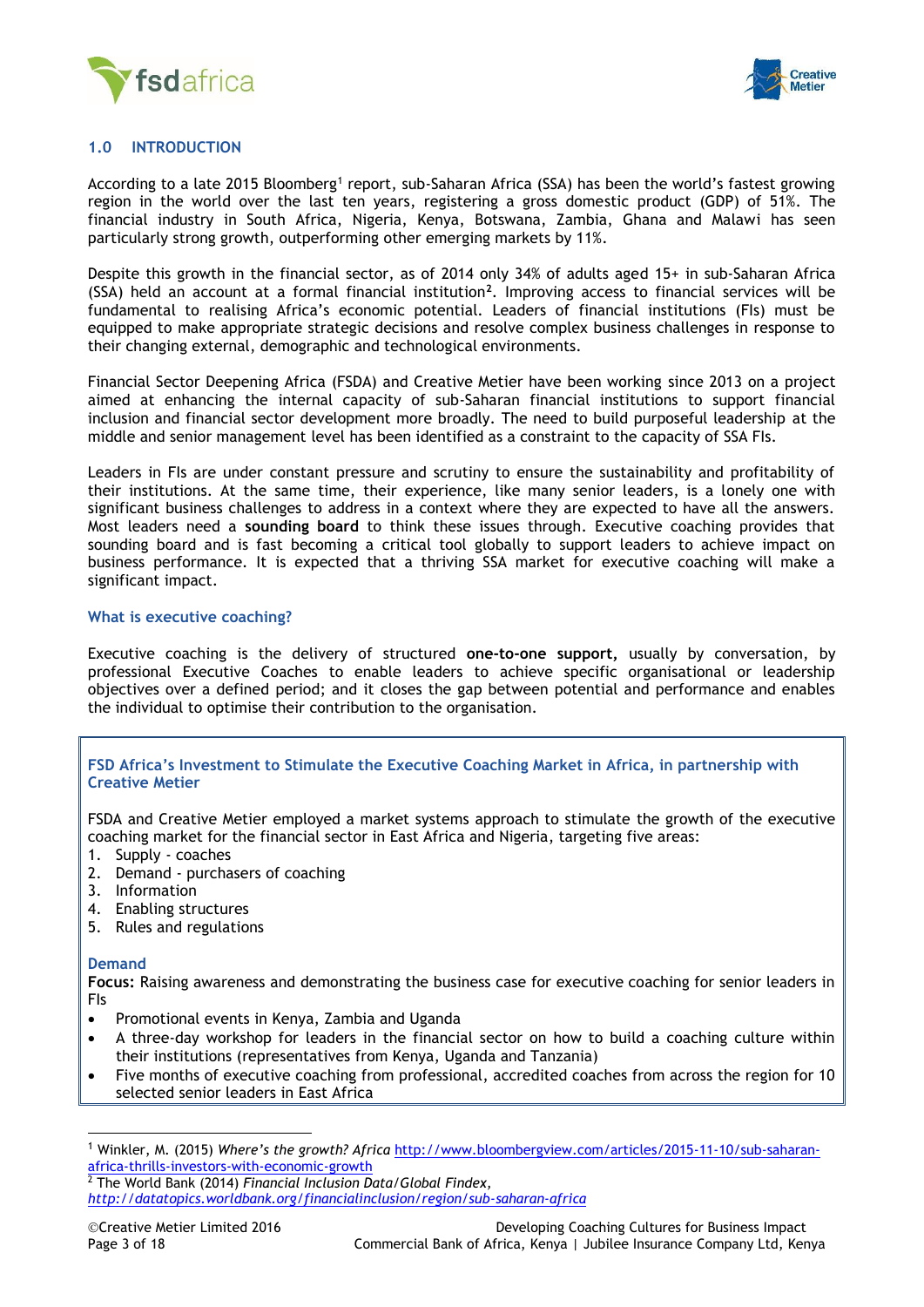



### **Supply**

**Focus**: Increasing capacity

- Roundtable discussions with key representatives of the coaching community in Kenya and Zambia to address how coaches can extend their reach to the financial sector
- A three-day advanced coach programme for accredited executive coaches to orient them to the needs of the financial sector in the region
- Supporting 15 firms to address institutional challenges through a diagnostic to identify areas for improvement in their strategy, financial positioning and business plan
- Supporting 10 firms to develop the full potential of their businesses in order to meet an increasing market demand and to accelerate the development of qualified and experienced coaches through tailored business coaching and support

#### **Information**

- Research on the state of the executive coaching market in Kenya, Zambia and Nigeria
- Development of institutional case studies to demonstrate early stage and potential impact of coaching cultures

#### **Enabling structures**

 Consultant support to coaching firms and coach training providers to enhance their capacity to train larger numbers of coaches to internationally accredited standards

#### **Rules and regulations**

 Establishment of a Financial Sector Executive Coaching Advisory Board (FS-ECAB) to create and conserve the momentum behind the development of the executive coaching market in SSA across the financial sector

<span id="page-3-0"></span>This publication presents two cases of financial institutions in SSA that have made an investment in executive coaching and can demonstrate early stage impact.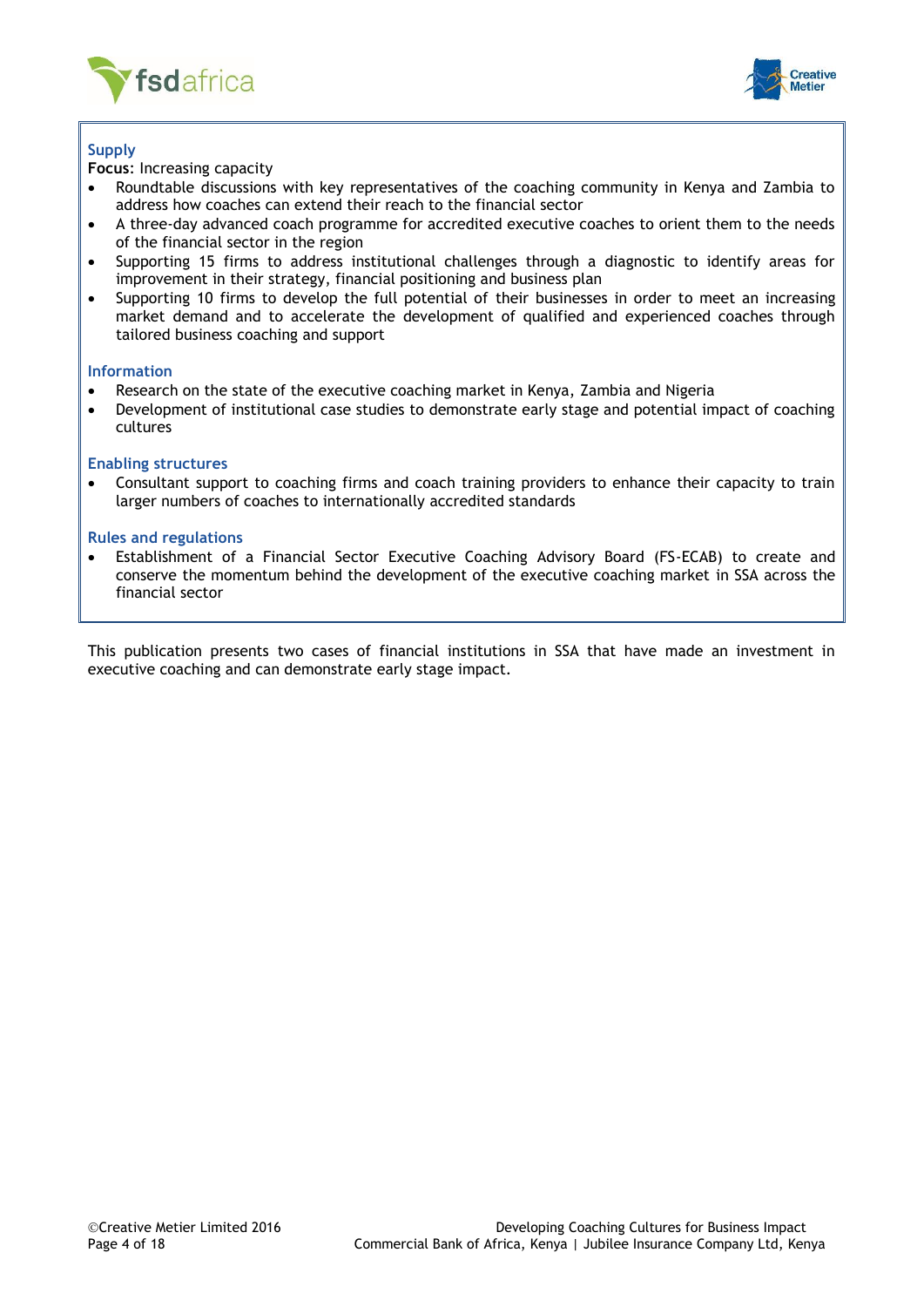



### **2.0 CBA GROUP**

CBA is the largest privately-owned bank in East Africa, with representation in Kenya, Tanzania and Uganda. In addition to providing services to the Corporate and Personal Banking market segments there is now also strong focus on targeting the Small and Medium Enterprise (SME) segment.

CBA is one of the leaders in innovation in the banking space, being the first to offer fully digital banking channels, *M-pesa<sup>3</sup>* and *M-shwari<sup>4</sup>* products, 105% mortgage financing and foreign currency based mortgages and credit cards. It has gained a good reputation for being one of the financial service providers to offer banking solutions tailored to the local market.

#### **CBA Profile**

| Founded               | •1962                                                                                                                                     |
|-----------------------|-------------------------------------------------------------------------------------------------------------------------------------------|
| Leadership            | • Board of Directors, Chaired by Mr. Desterio A. Oyatsi<br>• Group Managing Director: Mr. Isaac Awuondo<br>• CEO Kenya: Mr. Jeremy Ngunze |
| Organisation size     | • Over 1000 employees                                                                                                                     |
| Geographical coverage | • Kenya, Tanzania and Uganda                                                                                                              |
| <b>Products</b>       | • Loans, credit cards, savings, investments, mortgages                                                                                    |

|                                        | <b>Kes. Billions</b> |      |        |
|----------------------------------------|----------------------|------|--------|
| Description                            | 2013                 | 2014 | Growth |
| <b>Total assets</b>                    | 146                  | 197  | 35%    |
| Net customer loans/<br>advances        | 69                   | 100  | 45%    |
| Customer deposits                      | 104                  | 139  | 34%    |
| Number of customers<br>(millions)      | 5.6                  | 10.6 | 89%    |
| Number of M-Shwari<br><b>customers</b> |                      | 9.2  |        |

#### *CBA Kenya: Staff Distribution*



 $3$  A mobile phone-based money transfer service, launched in 2007 by Vodafone for Safaricom and Vodacom

<sup>4</sup> A banking product for M-PESA customers that allows them to save and borrow money through their mobile phone while earning interest on money saved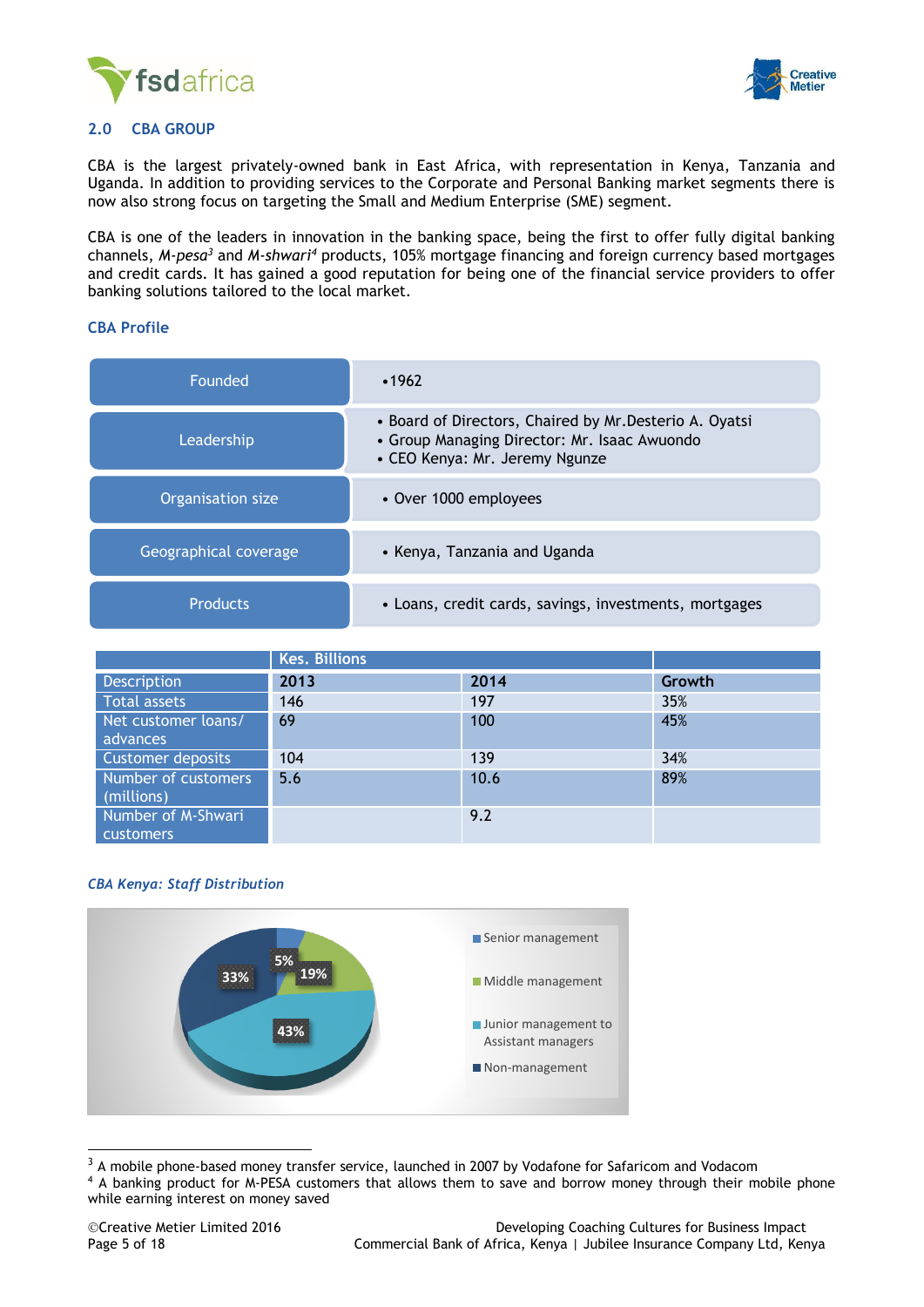



#### <span id="page-5-0"></span>**3.0 BUSINESS CHALLENGE**

*CBA was "prompted to use coaching because the organisation is growing fast - different skills sets are coming in." Jeremy Ngunze, CEO Kenya*

CBA began to give some serious thought to building and embedding a coaching culture in 2013. At the time, the financial sector was developing and deepening faster than the overall economy, fuelled by Kenya's advancement in mobile banking and other delivery channels that were enabling financial inclusion. Banks were diversifying their products and services to capture a larger share of the market, agency banking was on the rise, as were Deposit Taking Microfinance Institutions (DTMs), which then accounted for 1.6 million deposit accounts (CBK, 2012). The financial landscape was changing rapidly.

In addition, a new generation of professionals were entering the labour market, whose expectations of their employers and approach to employee engagement marked a cultural shift. In order to survive the competitive environment, banks sought to innovate their products and services, embrace new technology and adapt their cultures to the changing landscape.

CBA was well aware of the changing landscape, and particularly the shifting demographics of its workforce. A total of 65% of its staff are Generation Y. The HR department understood the need to do something radical to be able to compete, innovate and inspire younger employees to high performance.

*"Driven by the pressures to get more achieved with the same resources, and to respond to the needs of generation Y, we identified leadership development as a key means to motivating staff and ultimately improving performance and productivity levels." Irene Kamau, Group Head of Human Resources*

Introducing coaching skills as a core component of leadership and management was envisioned by HR as one strategic way to support a new way of working that would benefit all staff. According to the Group Managing Director of CBA Group, "coaching (is what) creates a big culture change."

*"[A] combination of building capacity and culture change and responding to a changing demographic, changing demands and feeling the need to adapt and equip managers to adapt to the changes, necessitated the need for a coaching intervention". Isaac Awuondo, CBA Group Managing Director*

In the context of a larger rebranding exercise that engaged staff to refresh the bank's values and define the accompanying behaviours, CBA launched several initiatives, key among them, programmes for equipping managers to have effective career conversations with their team members. Two programmes were rolled out to address this: Career Development and the Managers as Mentors programme.

#### <span id="page-5-1"></span>**4.0 THE SOLUTION: COACHING, CAREER AND LEADERSHIP DEVELOPMENT, ENGAGEMENT TRAINING**

*"Coaching is the only way an organisation can move forward. It creates a big culture change" Isaac Awuondo, Group Managing Director, CBA Group*

In an industry where training budgets are often lean, CBA remains committed to investing significantly in its people. A generous proportion of its budget (over KES 200 million for 2016) is set aside annually for training, signalling the commitment to the development of talent.

In 2013, CBA's leadership recognised that the bank would need to update its approach to professional development support for staff in order to address the expectations of the growing number of younger employees who formed the majority of CBA's workforce. That year the bank launched a career development programme for high potential staff.

In addition to a formal career development programme, the HR team began to consider how managers, in their daily interactions with their team, could support staff members to think proactively about their career growth and their capacity to contribute to the performance of the bank. In 2014, the HR team trained 85 managers across the institution in coaching skills to support them to hold more effective career conversations with their teams and support staff to achieve strong performance.

CBA then contracted an external party to design and deliver an engagement training dubbed "Free to Grow" for staff at all levels, focused on getting leaders to understand themselves and the need to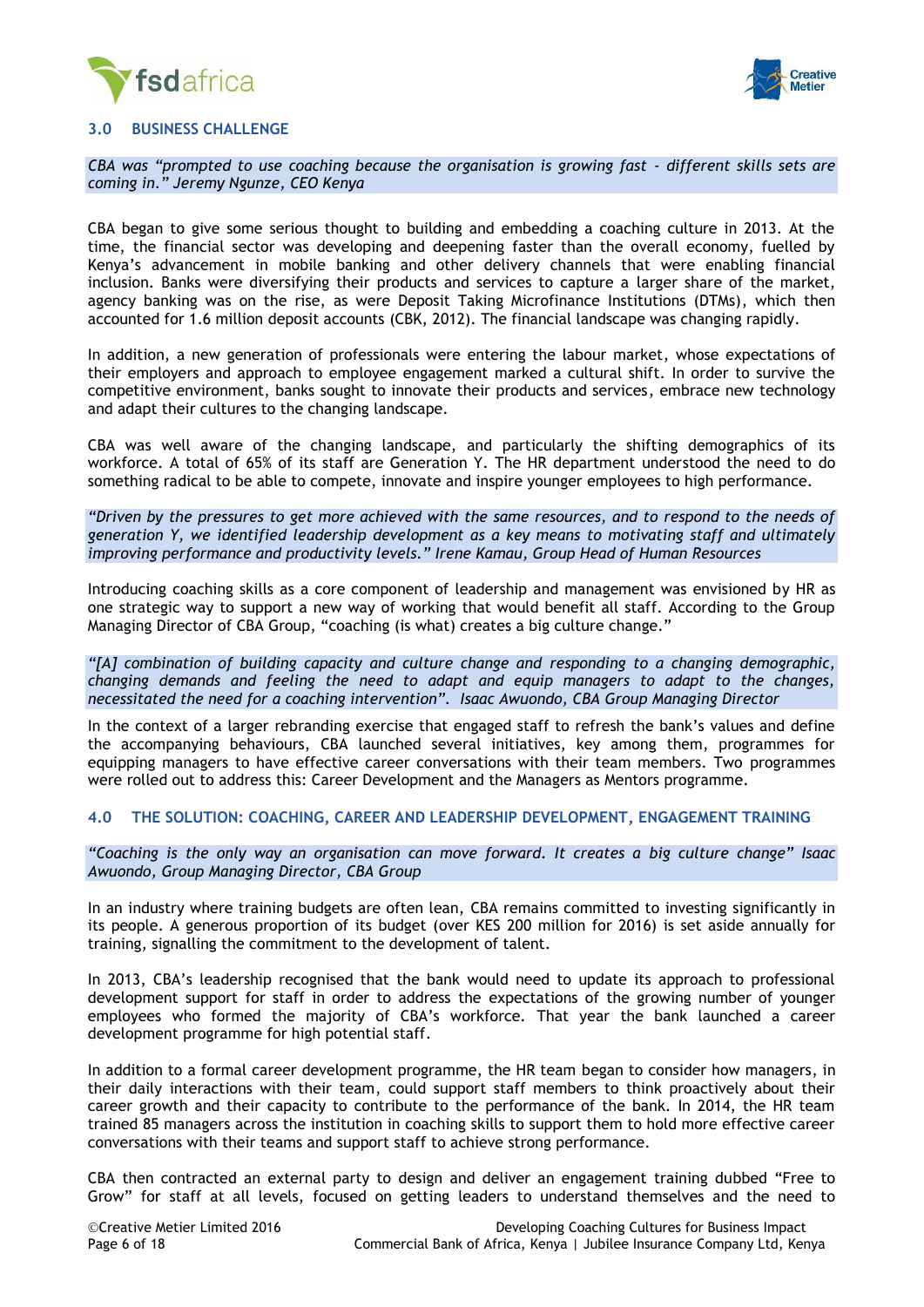



effectively lead self before leading others; and on getting staff to develop self-purpose and belief. This was aimed at creating the foundation for the "Managers as Mentors" programme which would introduce a coaching style of leadership that would enable individuals to more effectively realise their potential and contribute more to institutional performance.



*"We wanted to create true mentorship in the organisation…to create capacity of managers to be mentors. Mentorship needs to be at all levels. We started with a good middle management programme for a good foundation". Jeremy Ngunze, CEO Kenya*

### **Coaching in institutions**

For CEOs and senior managers, it is most common for institutions to seek coaching from external, professional coaches. These senior leaders often need coaching support to tackle strategic challenges and require a high level of confidentiality - needs best met by an external provider. In Creative Metier's experience with coaching senior executives across the world, if leaders experience the effectiveness of coaching first-hand, they are more likely to advocate for further investment in external coaching as well as development of internal coaching capabilities.

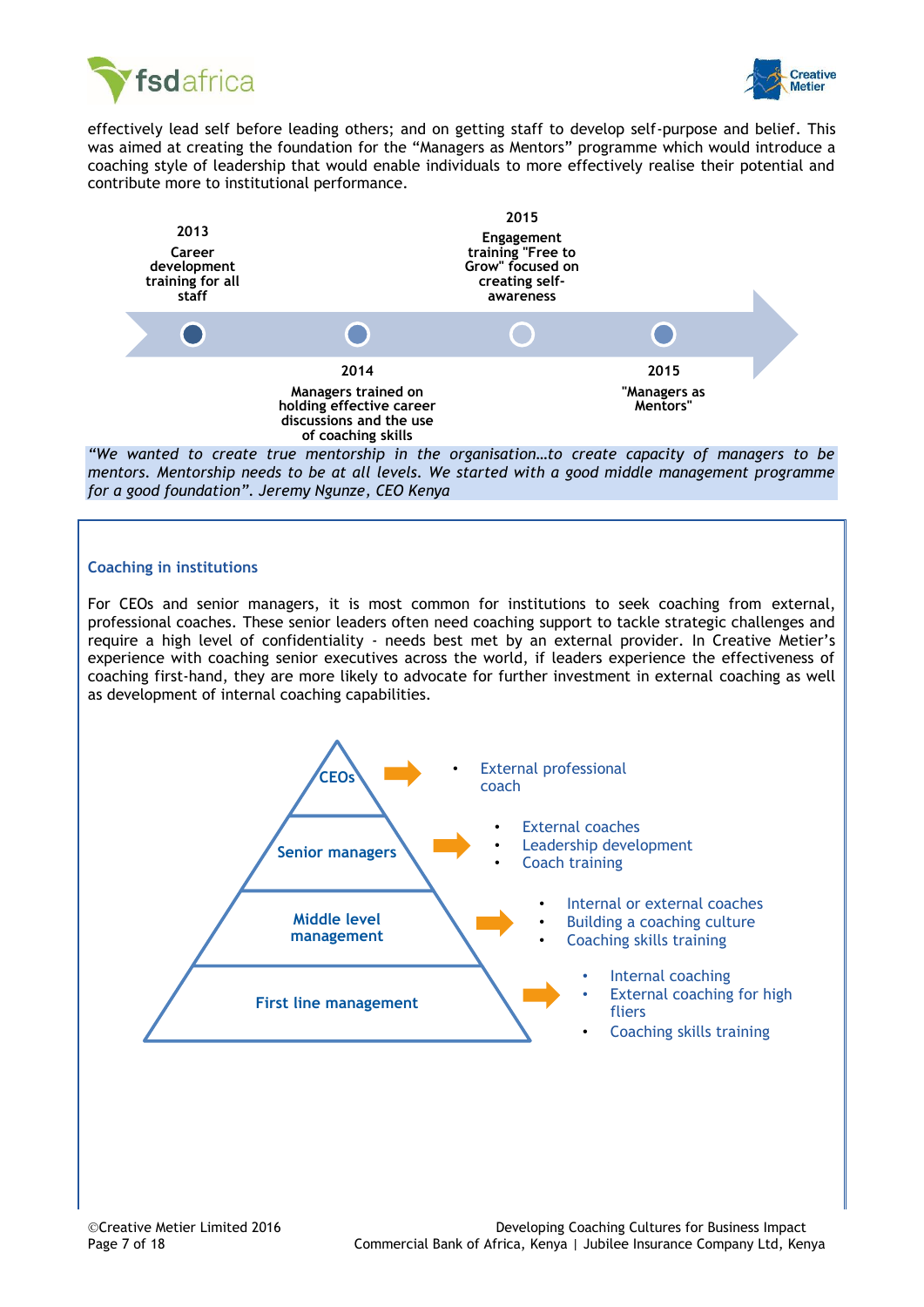



#### **Different levels of coaching development – from professional coaches to managers who coach**

In addition to sourcing external coaches for senior executives and potentially other distinct groups (i.e. high potential managers), institutions also look to develop internal coaching capabilities in order to provide a sustainable solution. This internal investment can range from sponsoring select individuals to be trained and credentialed as coaches to developing coaching skills training for managers at all levels.



#### **Managers as Mentors**

In mid-2015, 15 managers that exhibited natural coaching skills or had past exposure to coaching, were selected and taken through professional coach training. They were then awarded the Executive Certificate in Coaching for Managers by the Academy of Executive Coaches (AoEC) to serve as an internal resource of coaches available to all staff.

They were immediately tasked with supporting staff members to understand individual results from an institution-wide 360˚ feedback process which had just concluded. Each internal coach facilitated group coaching discussions to help individuals analyse and absorb their reports and plan for their individual development.



#### *Figure 1 – CBA 'Managers and Mentors Programme' process*

Having the 15 managers, now trained as coaches, support the 360˚ process made a significant difference. Managers facilitated groups outside of their own teams and were able to take individuals through some of the stages of accepting the feedback, what one manager describes as similar to the stages of grief: denial, anger, reflection and finally acceptance and a positive future outlook.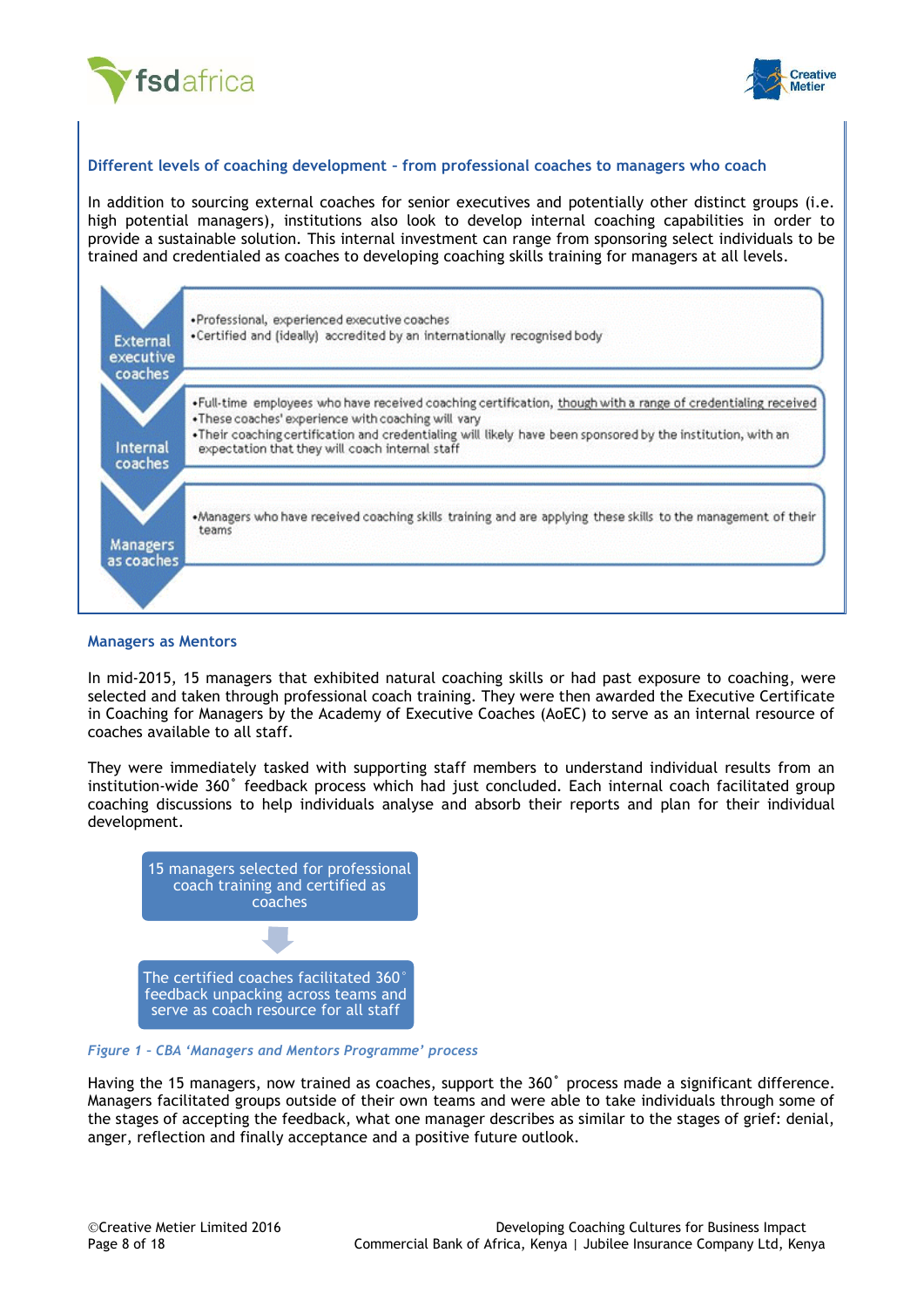



Coaches reported an influx of requests for coaching soon after the feedback sessions, reinforcing the power of coaching in supporting staff through their challenges and getting them to a place of focusing on solutions and way forward.

CBA is now training approximately 200 line managers in coaching skills to ensure sustainability and to meet this demand for coaching from staff at all levels.

Kenya has been the focus for these initiatives and it is within CBA's plans to replicate this initiative in other regions.

#### <span id="page-8-0"></span>**4.1 How the Leaders Coach**

The certified coaches have their profiles uploaded onto an all-staff portal; all staff members have been encouraged to access this internal resource and request one-on-one coaching. In addition to the cadre of newly trained internal coaches, the most senior leadership of CBA are coaching staff members and have made themselves available to any member of staff at any level who may be interested in receiving coaching from them.

*"I am a good product of being coached. I am constantly being coached and I like leading by example. There's no other way of advancing in life." James Mugo, Group CFO*

The internal coaches follow a professional coaching process with their internal clients. They begin by setting up a contract with their coachee: agreeing frequency of meetings; setting goals; establishing timelines for follow-up and feedback; helping them analyse their current reality by using questioning and listening skills and discussing available options and letting them choose their own course of action.

Some managers admit finding this a challenge as they have to make the deliberate effort to shift from "being the boss that provides solutions" to the coach that listens and guides. Additionally, it is not always easy for them to find the time to coach in the context of their work.

*"It's a real challenge breaking the ice and making them see me as a coach and not as a Head of Department. The training helped me to handle the situation as a coach and not a boss. I am now able to let staff work through the process and find solutions rather than give them solutions." Coach*

Aside from the formalised coaching arrangements, managers are also adopting a coaching style of leadership with their direct and indirect teams.

*"The certificate programme helped to professionalise what I thought I knew. Now I know how to manage different scenarios. Because I've been coaching, after training, it naturally continued. With my direct team, for the one-on-ones, I now leave it up to them to initiate their own session and schedule it. They set their own agenda." Coach*

### <span id="page-8-1"></span>**4.2 Getting Staff Buy-In**

Multiple avenues of communication and engagement have been used to engage staff in embracing the changes, including:

- Focus groups with a cross section of staff
- 360° workshop briefing sessions
- Endorsement from CEO and email communication
- One-on-one engagements with key influencers
- Reference materials in information files
- Training of managers

Getting staff to embrace the change that is happening within CBA and proactively seek out opportunities for coaching that have been created is an on-going process.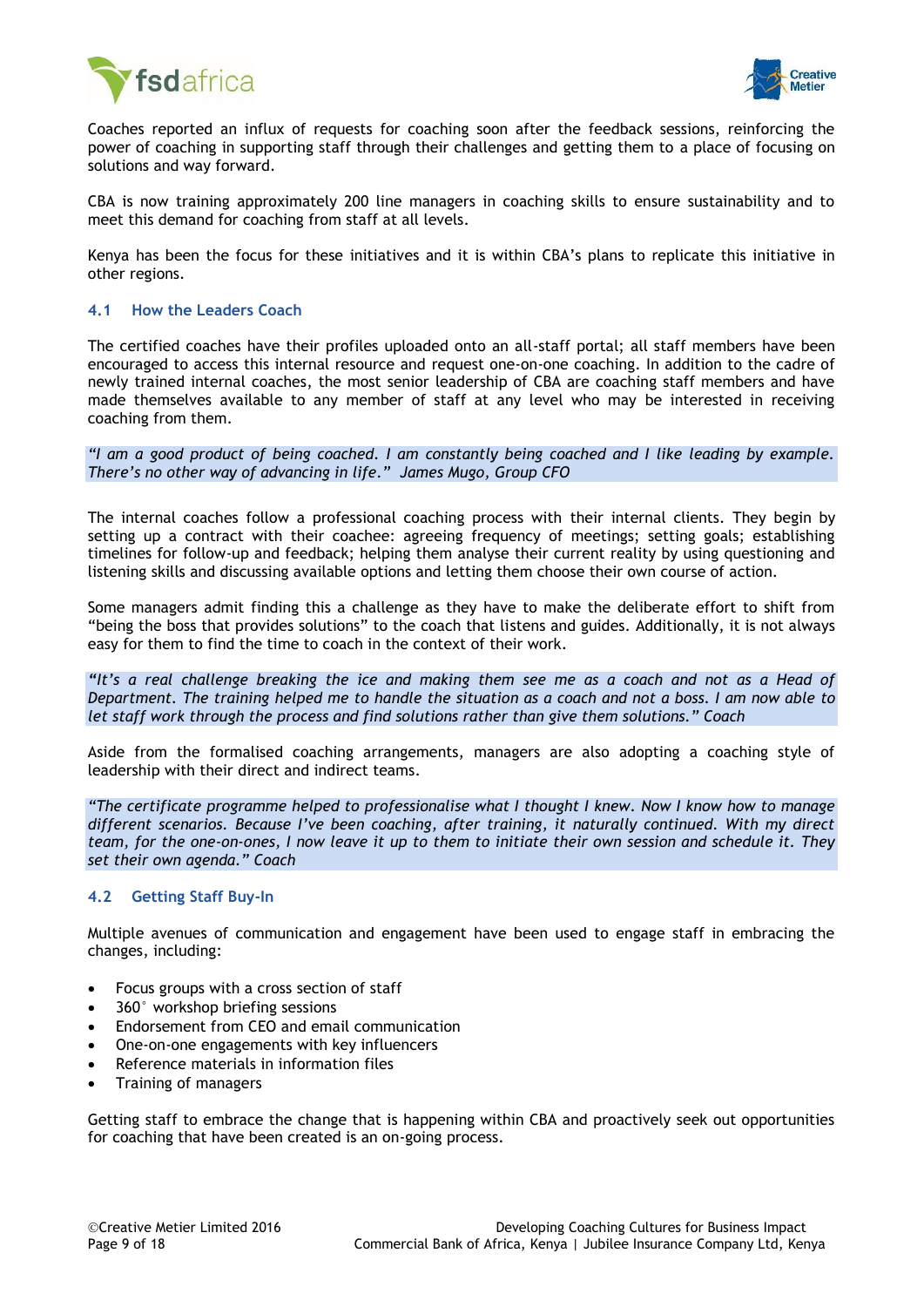



#### <span id="page-9-0"></span>**5.0 IMPACT**

In this case study series, Creative Metier profiles the impact of coaching interventions using Donald Kirkpatrick's model of the four levels of learning evaluation<sup>5</sup>. The model captures how an individual's experience in any learning programme can translate ultimately into business results.



*Figure 2 – Donald Kirkpatrick's four levels of learning model*

Though the programme is still in its early stages, it is evidently having a positive impact within CBA in as far as a Return on Experience (ROX) is concerned. Creative Metier conducted interviews with eight managers out of the fifteen that were trained as coaches to understand the initial indications of institutional impact.

#### <span id="page-9-1"></span>**5.1 Reactions**

Four out of eight respondents observed that people are becoming more open. Managers feel that they are more effectively developing people, increasing their levels of self-awareness and having more open conversations about how to support them to further develop their skills.

The managers interviewed, who have also been trained as coaches, demonstrated strong endorsement for the potential of this investment to effect culture change. One interviewed manager explained the need for a significant cultural shift away from waiting for things to happen, to proactively seeking out opportunities. This manager observed many staff expressing the need for coaching and mentoring skills and/or the need to be coached/mentored but not taking the initiative to actively seek these out. Additionally, two respondents out of the eight commented that their teams both appreciate and are initially frustrated by the coaching style of leadership, which is moving away from providing solutions to the teams themselves finding solutions to their own issues.

After the programme, the interviewed managers felt they were beginning to give their team more stretching opportunities and working with them to develop their potential.

### <span id="page-9-2"></span>**5.2 Learning**

 $\overline{a}$ 

The biggest "take home" for most managers has been differentiating between coaching and mentoring, and being able to use a listening approach as opposed to acting as the resource for answers. Some managers talk of becoming more patient, giving poor performers a chance to change and allowing their team members to reflect, helping them "move from being a problem originator to finding solutions".

### <span id="page-9-3"></span>**5.3 On-the-Job Application**

Even at this early stage of the programme's implementation, there has been a shift in culture in some teams. Managers interviewed reported that team leaders are more aware of adopting customised

<sup>5</sup> Kirkpatrick, D.L. (2006) *Evaluating Training Programs: The Four Levels* (3rd edition)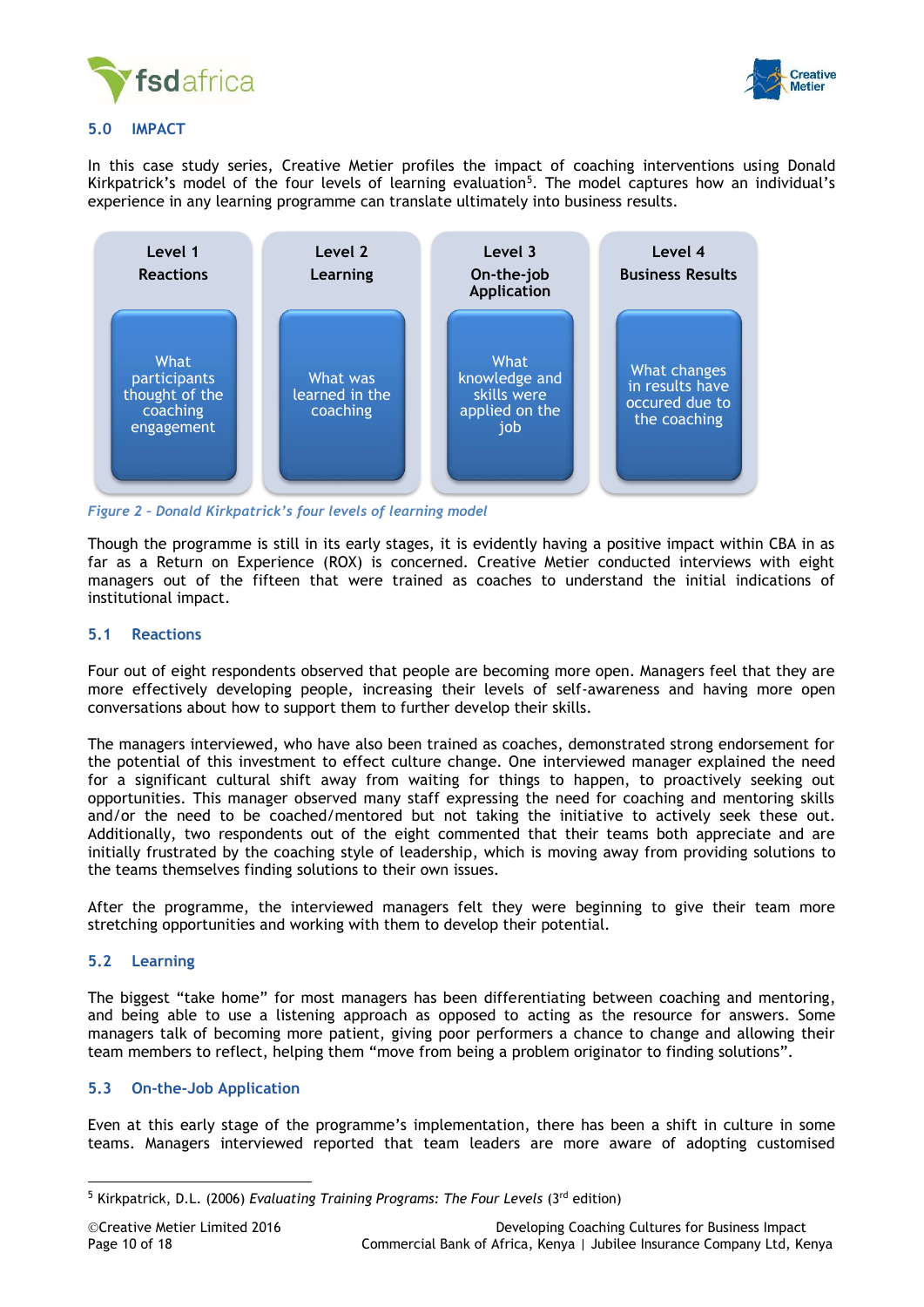



strategies for different personalities and applying their coaching skills. Through informal feedback, staff have observed changes such as:

- Team members spending more time together
- Greater empowerment in making decisions; sense of power and capability to move things forward
- Deeper sense of responsibility; teams are not feeling the need to delegate upwards
- Greater satisfaction with work-life balance

#### <span id="page-10-0"></span>**5.4 Business Results**

CBA expects to see real business returns from their investment in this programme, though leaders appreciate that it may be some time before the impact on the bottom line is seen.

*"Now that we invested last year, people will have to go through a learning curve, then acceptance gradually. I would imagine I'd be seeing tangible long term benefits three years from now. But what I'd expect this year alone is that people are being more comfortable with each other; being able to have awkward discussions." James Mugo, Group CFO*

CBA has an objective for enhanced performance culture and has set performance measures for productivity with interventions around them; a coaching culture within the institution is one such initiative.

At the institutional level, managers see the following potential changes as indicators of impact on the business performance:

- Increased productivity a better bottom line
- Improved processes
- Reduced weight on management
- Improved accountability
- Visible improved performance through performance appraisal
- Staff development and career growth
- Improved client relations
- Improved conflict management
- More solution-focused staff
- Improved inter-relations
- Staff feeling valued
- More collaboration
- Better communication
- Engaged staff
- Staff being more present
- Staff taking ownership of strategy and having confidence in where they stand
- <span id="page-10-1"></span>Better traction on project delivery, soft issues on management, feedback to staff etc.

### **6.0 WHAT THE FUTURE LOOKS LIKE FOR CBA**

CBA envisions an institution where every leader adopts a coaching style of management. By 2018, 40% of their staff will be trained as coaches to serve as an internal resource for the institution and provide a critical mass of coaches that ensures a sustainable coaching culture.

Immediate plans are to take all line managers through a coaches training programme and provide coachee orientation training to help them prepare for and get the optimal benefit from coaching. CBA will sponsor at least two high potential coaches from the first batch of trained coaches for a more advanced coaches programme.

<span id="page-10-2"></span>The anticipated impact of this investment in culture will be closely monitored with an anticipated impact on the bottom line expected in the next 1-2 years and a coaching culture embedded in 2-3 years.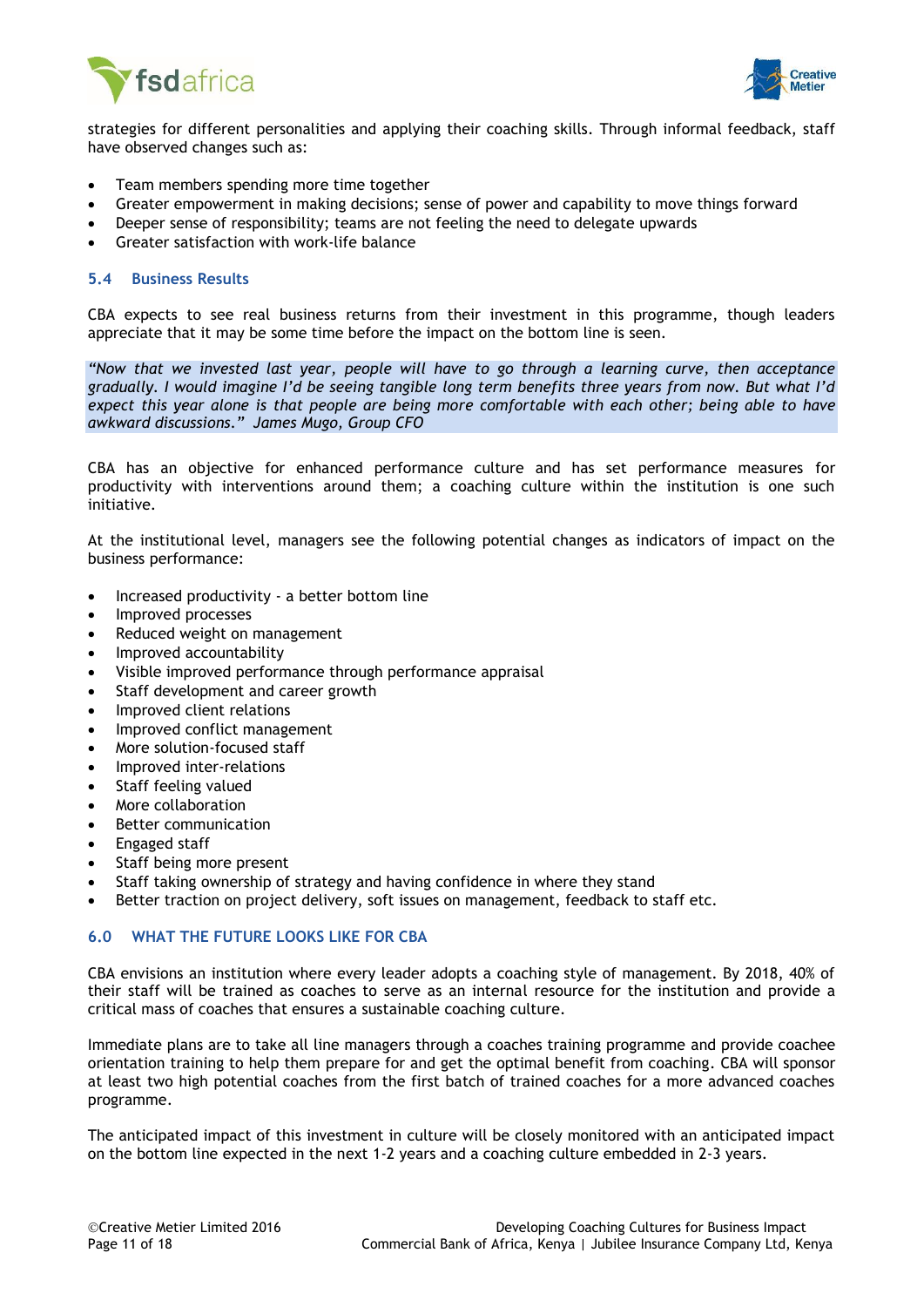



### **7.0 JUBILEE HOLDINGS LIMITED**

Jubilee Holdings Limited is a financial services holding company with its headquarters in Nairobi, Kenya. It has been in operation since 1937 and consists of eight insurance companies operating in seven countries in Central Asia, South Asia and East Africa.

The Jubilee Insurance Company of Kenya is the company's Kenyan subsidiary and the largest insurance company in the country consistently winning various awards for recognition of its leadership in innovation in insurance solutions and company management.

| Founded                                                                                                                                                                                                                  |
|--------------------------------------------------------------------------------------------------------------------------------------------------------------------------------------------------------------------------|
| • August 1937, as the first locally incorporated insurance company                                                                                                                                                       |
| Leadership                                                                                                                                                                                                               |
| •Governed by Board of Directors Chaired by Mr Nizar Juma<br>•CEO Kenya: Patrick Tumbo                                                                                                                                    |
| Organisation size                                                                                                                                                                                                        |
| •823 employees across the group; 544 employees in Kenya<br>•Over 450,000 clients across the group with over 4,000 sales representatives in 2015                                                                          |
| Geographical coverage                                                                                                                                                                                                    |
| •Kenya, Uganda, Tanzania, Burundi, Mauritius, Kyrgyzstan and Pakistan                                                                                                                                                    |
| <b>Awards</b>                                                                                                                                                                                                            |
| •Best Company of the Year in HR, 2013 & 2014; Company of the Year in 2015 - COYA<br>Awards by Kenya Institute of Management (KIM)<br>. Overall Winner and various awards, 2010-2015 - Insurance Awards by Think Business |
| •Overall Winner, 2015 - Agents BIMA Awards                                                                                                                                                                               |

*Figure 3 – Jubilee Holdings Ltd institution profile*



*Figure 4 – Jubilee Holdings Ltd profit before tax (in billion KES)* 6



*Figure 5 – Jubilee Insurance Company gender distribution of staff*

-

<sup>6</sup> 2015 data had not been published by the time of writing this case study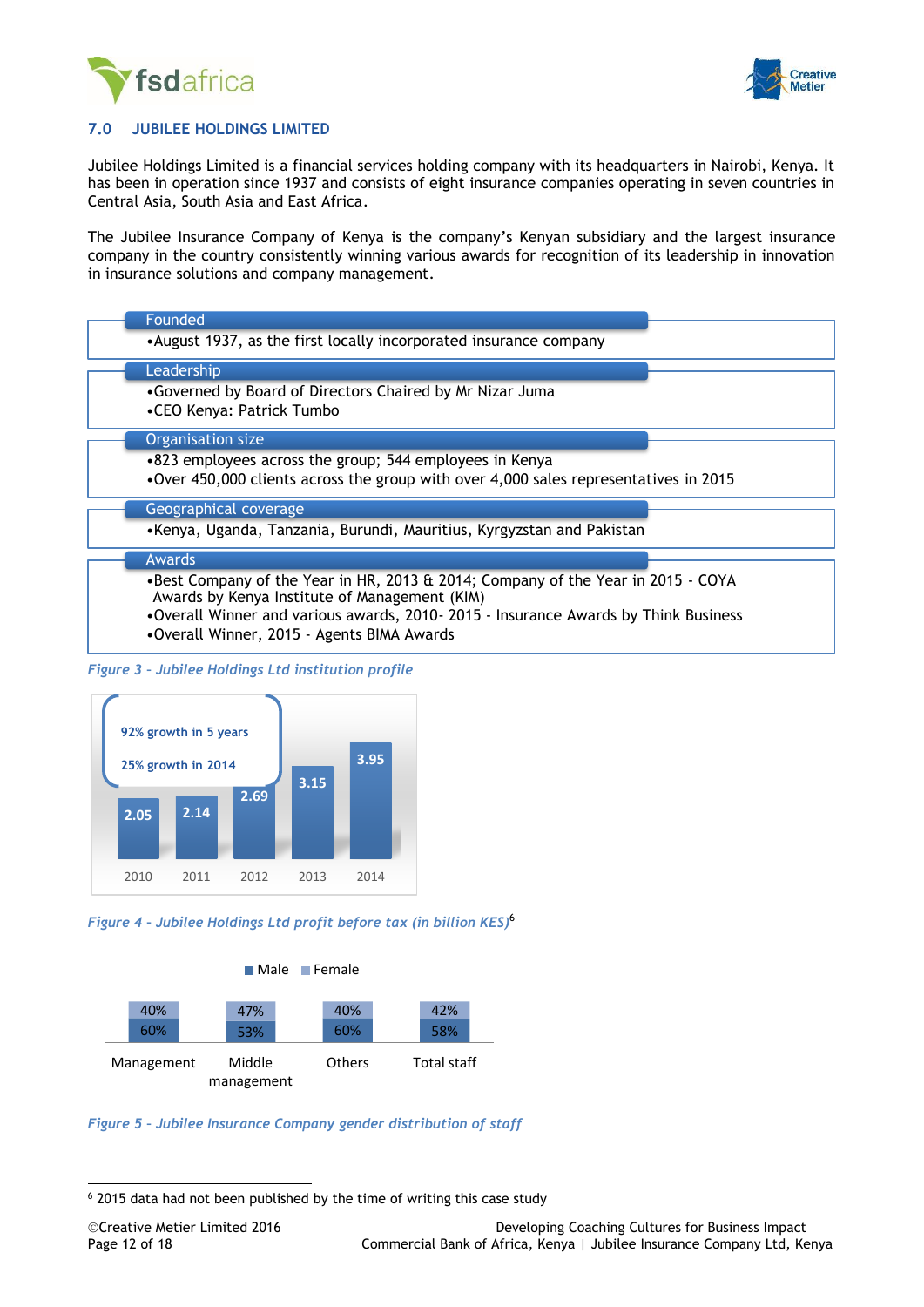



#### <span id="page-12-0"></span>**8.0 BUSINESS CHALLENGE**

The insurance industry in Kenya is growing and changing rapidly. According to a survey conducted by AM Best, "Kenya registered the highest growth in insurance in Africa, at 20.4% in 2013". It also had the second fastest growth globally after Lebanon, at 24%, leading to increasing interest by foreign investors (The Daily Nation, December 2014).

In the last five years, local insurance companies like the Jubilee Insurance Company of Kenya Limited have been under pressure to keep up with the growing competition. Jubilee has needed to differentiate itself significantly from its competition and identified a powerful way to do this by developing managers to be better equipped to lead teams that can effectively respond to environmental changes.

2013 was a turnaround year for Jubilee. At the time, there was a high level of staff dissatisfaction, low morale, fear, lack of appreciation for the HR function, lack of feedback given to staff on ideas or concerns shared, delays in decision-making, no systematic performance management process and poor communication. It was evident to leadership that things needed to change and a new Group Head of HR was appointed.

The HR team conducted one-on-one interviews with leaders and issued a staff engagement survey in 2014 to identify areas of priority to address these challenges. Some of the key issues that emerged were:

- 1. Recruitment
- 2. Compensation
- 3. Leadership development

In response, Jubilee designed and launched a targeted recruitment strategy and a leadership development programme for high potential young leaders.

*"There's an injection of new blood. We have people coming in from other organisations. We also have a Management Trainee programme now encouraging fresh graduates to join us with new ideas. There's a great shift in our culture from what it was before and what it is now. I'm trying to mould a high performance culture where everyone wants to be successful. I want people to strive to be better every day… I am looking forward to a high performing culture where each person wants to do better than ever before and be better than the competition." Patrick Tumbo, CEO Kenya*

This "injection of new blood" was the first step to rejuvenating Jubilee's work environment. In tandem with other initiatives, Jubilee has developed a three-phased leadership development programme to address leadership challenges and start the transformation of Jubilee to a higher performing and innovative institution.

#### <span id="page-12-1"></span>**9.0 THE SOLUTION: THE THREE-PHASED LEADERSHIP DEVELOPMENT PROGRAMME**

The three-phased leadership programme was designed and implemented in 2013-14 to span three years in three phases.

*"The journey started with baby steps; transformational journey." Participant*

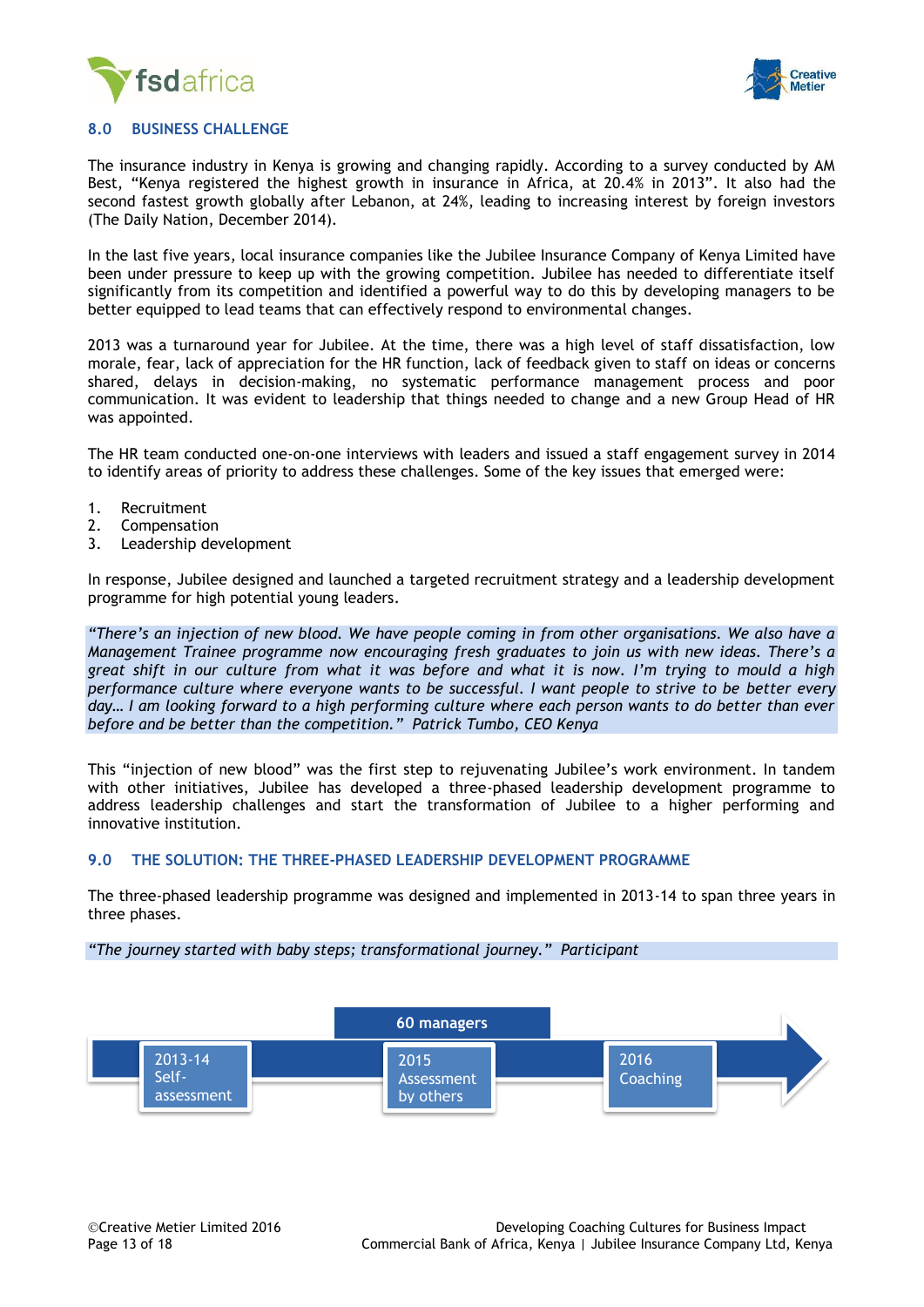





#### **Individual coaching sessions (external coach) Coaching others (Manager as Coach)**

**Phase 3: Developing** 

#### *Figure 6 - Jubilee's 3 Phase Leadership Development Programme*

The first phase of the programme, already completed, focused on personality assessment of leaders. It was designed to help leaders reflect on themselves, their leadership styles and raise self-awareness. A range of tools were used to understand and address personality, conflict management and leadership competencies as detailed in Figure 9. Managers also participated in individual coaching sessions with an external facilitator to support them in addressing their leadership development needs.

*"Eye-opening; the test results were a shock, the ones from the Colour Q test. We had small group feedback sessions after the 360°; I was surprised to see what were described as my strengths and weaknesses." Participant* 

The second phase involved a 360° survey. Managers shared their individual reports in groups of six with an external coach providing facilitation. They each committed to at least three development actions out of the sessions.

### *"The 360° feedback was beneficial and eye opening." Participant*

The third phase, which is set to take place in 2016, will involve building a pool of internal coaches that will in turn be able to coach their direct reports and others within the institution.

#### <span id="page-13-0"></span>**10.0 IMPACT**

In this case study series, Creative Metier profiles the impact of coaching interventions using Donald Kirkpatrick's model of the four levels of learning evaluation<sup>7</sup> from data collected through interviews held with eight managers that were part of the programme. The model captures how an individual's experience in any learning programme can translate ultimately into business results.

<sup>7</sup> Kirkpatrick, D.L. (2006) *Evaluating Training Programs: The Four Levels* (3rd edition)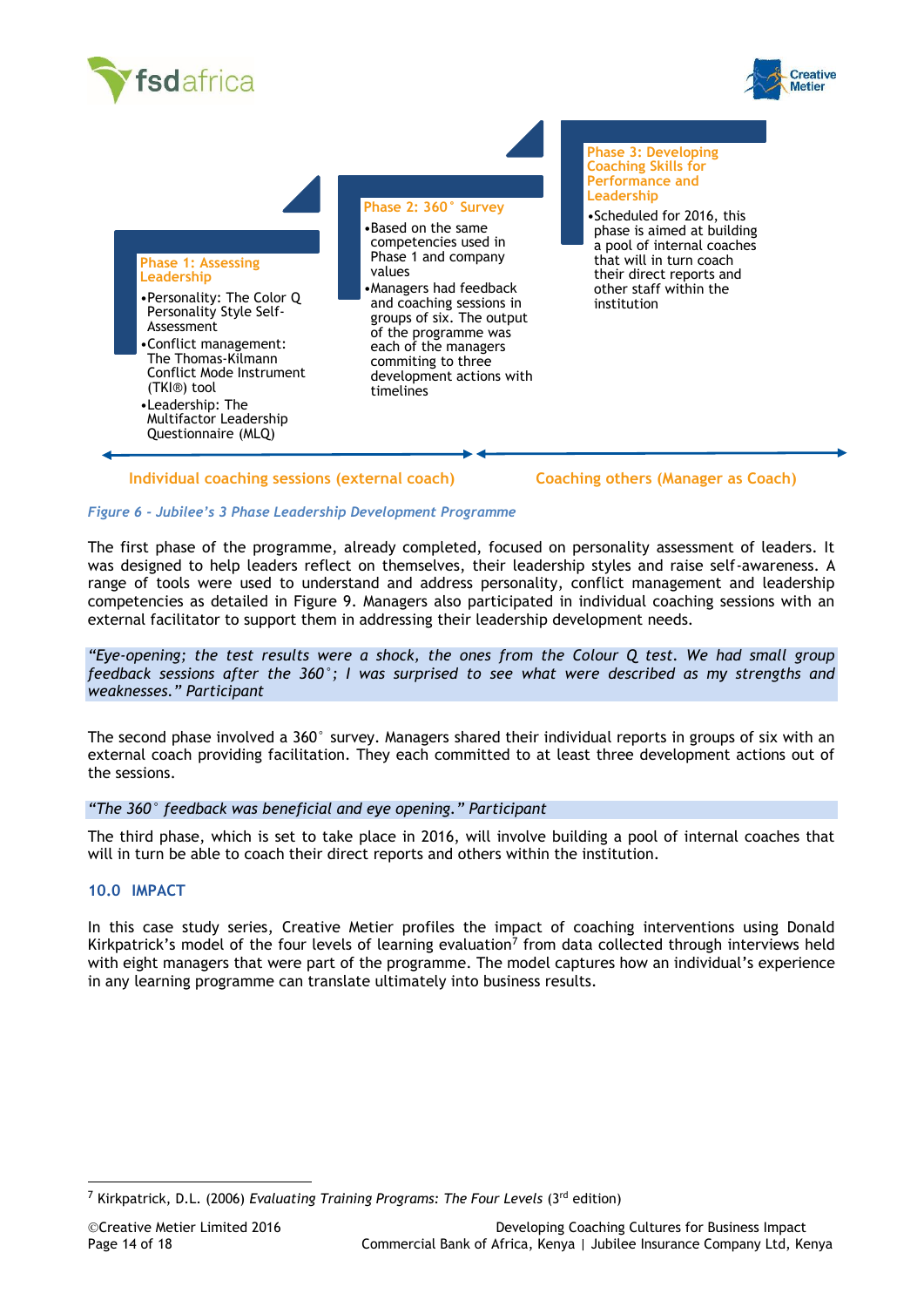





*Figure 7 - Donald Kirkpatrick's four levels of learning model*

Though the programme is still in its early stages, some observed changes are already evident within the organisation and measurable results are expected for the future.

### **Where can coaching add value? When learning becomes application, which translates into results**

In a 2012 third-party evaluation of a multi-year, global coaching programme that Creative Metier delivered for an international development network, evaluators confirmed that coaching "enabled concrete action", and supported participants to "see links between their leadership capacity and their business results."<sup>8</sup>

*"Participants on the coaching programme consistently pointed to links between leadership and business objectives, such as how increased profit margins would only increase if leaders delegated tasks more efficiently and everyone on the team retained high morale during troubled times, and if everyone made a contribution."*

### <span id="page-14-0"></span>**10.1 Reactions**

Creative Metier conducted interviews with eight managers that participated in the programme. There was a high level of agreement that this programme has set Jubilee on a path to positive change.

*"One of the most memorable moments for me has been receiving direct feedback from managers who say the programme has benefited them personally and seeing them take individual responsibility for their personal development." Emily Kamunde-Osoro, Group Head of Human Resources*

Patrick Tumbo, Jubilee Kenya's CEO, is already observing shifts in his own leadership team, "the senior management team has become more cohesive. There's more transparency and people are interacting more freely."

The majority of those interviewed agreed that the coaching element of the programme is shifting the work environment. In the words of one respondent, "it is creating an environment of self-awareness and vulnerability in a safe space". Interviewees appreciated the opportunity which allowed them to step away from their usual environment and reflect on who they are as an individual and a leader.

*"There's greater understanding of behaviour and people are more receptive to each other. Both individual and team capacity have improved. People work more as a team now and more is being achieved, I'm getting more support from direct reportees and lower cadre staff have given feedback that the middle managers are changing and handling staff much better." Patrick Tumbo, CEO Kenya*

<sup>8</sup> Research Center for Leadership in Action, "Final Report—Participatory Evaluation of Women's World Banking's Center for Microfinance Leadership", NYU Wagner, January 2013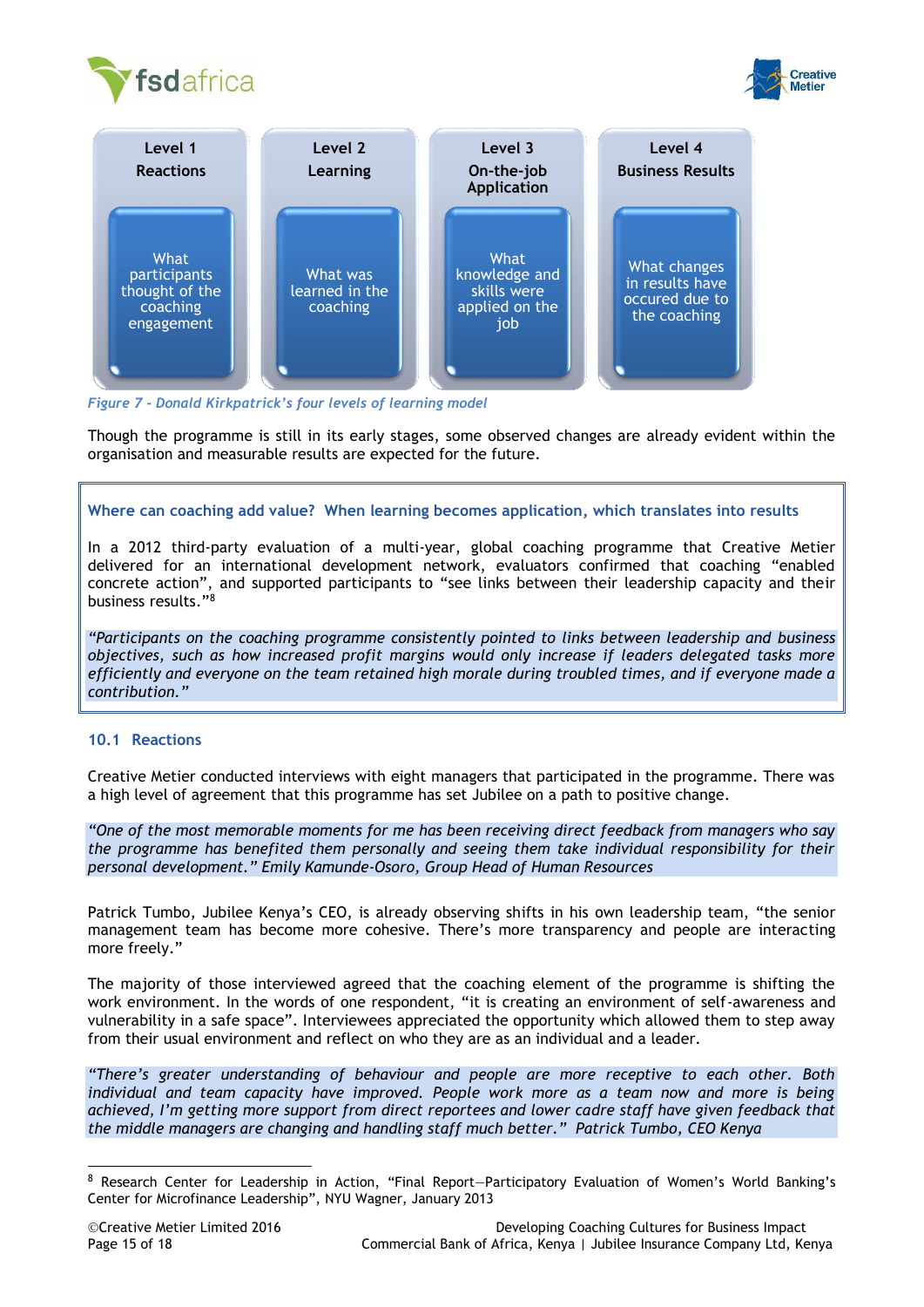



The respondents felt that the experience of being coached meant they could not only confront issues they had been struggling with, but they had the support to begin to test out new behaviours.

*"Before the programme I imagined I was perfect; it showed me areas of weaknesses, areas for support and allowed me to look into my inner self." Participant* 

#### <span id="page-15-0"></span>**10.2 Learning**

*"The programme was educative; [it] helped me learn how to relate better with my peers and boss." Participant*

Three of the eight respondents mentioned that the programme is teaching them skills to improve their relationships with their peers, teams and supervisors. These respondents speak of learning "how to listen", effectively manage their teams, manage their own impatience, and see themselves as a whole person, not compartmentalising their lives. It has taught them that "there's room for improvement and change" and that things can be done differently.

*"The programme… taught me how to manage my impatience with people better. I used to believe that if you tell/teach someone to do something once or twice, they should be able to do it. It also taught me to interact with people better, listen more. One-on-one sessions bring out information which ordinarily wouldn't come out of other sessions. It taught me how to deal with my managers." Participant*

*"The programme helped me to be a better leader, be able to work with the team and get the right skills. I learned how to win as a team, not as an individual." Participant*

Additionally, the process allowed participants to broaden their perspective on the business as a whole; shifting from a narrow departmental view to a holistic understanding of Jubilee's operations and products.

*"I learnt that I need to learn about the business as a whole; not only focus on my department. I now know more about the other products and have become more of a company representative as a whole." Participant*

#### <span id="page-15-1"></span>**10.3 On-the-Job Application**

Half of the interviewed leaders are beginning to take some practical steps to shift their own and their teams' behaviours within the institution. Having first worked on themselves, the leaders are now taking the time to understand their teams, identifying strengths and weaknesses of individual members and adopting strategies to suit each personality type. They are coaching and mentoring their teams to encourage them to extend their boundaries. They are also creating an environment of open communication, giving room for constant feedback.



*Figure 8 – Jubilee Insurance Leadership Development Programme process*

Though a formal feedback mechanism has not yet been instituted, two of the eight respondents mentioned creating their own informal systems to gather feedback. One leader explained that he had tasked his team with holding him accountable for his own shift in behaviour following results from the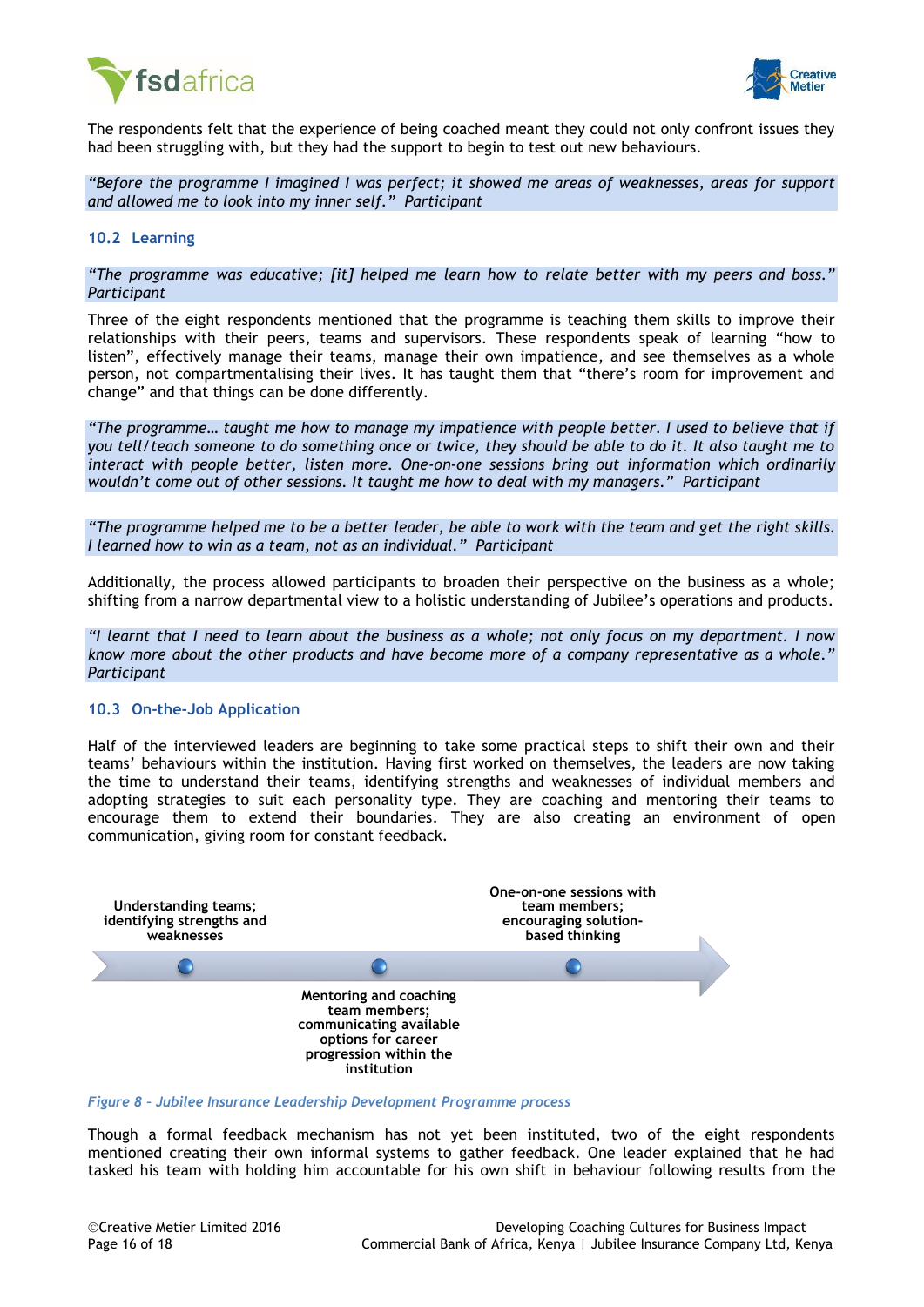



360° feedback, asking them to track improvement in areas of weakness that emerged from his 360° report.

*"I'm creating a culture of accepting feedback. I encourage the team to take leadership and initiative." Participant* 

Leaders are also applying the programme learning to their teams in other ways**:**

 Four leaders report being more likely to guide their teams to think of solutions to problems and empowering and equipping them to act, rather than providing them with solutions

*"My team has moved to a self-managing team. I don't have to check-in on them." Participant* 

- There is a deliberate effort by leaders to relate with their team members on an individual level, getting to understand each of them as a whole person, not just who they are at work
- They feel they relate better with their teams and are more approachable
- Leaders are also beginning to feel less fear both in themselves and in their teams and have a sense of departmental gaps starting to fade away and be replaced by more collaborative working

#### <span id="page-16-0"></span>**10.4 Business Results**

Despite the programme still being in its very early stages, some measures of improvements of businessrelated factors have been identified, which may be partially attributed to the programme.

These include:

- **Revenue** Increase in revenue at Jubilee Kenya by 37% in 2014 from KES 15.48 billion to KES 21.17 billion
- **Market leadership** Jubilee Kenya maintained market leadership consistently as number one overall in Kenya with the highest market shares; 12.8% in 2013 and 13.4% in 2014
- **Staff turnover** Improved levels of staff turnover from 15% in 2012, to 13% in 2013 and down to 10.7% in 2015
- **Productivity -** Higher productivity rates per employee in Kenya from \$0.4 million in 2013, to \$0.41m in 2014 and \$ 0.49m in 2015. As the graph below indicates, Jubilee Kenya's productivity rates are highest as compared to all the other Jubilee companies



Productivity per Employee (GWP per head)

*Figure 9 – Productivity per employee at Jubilee companies*